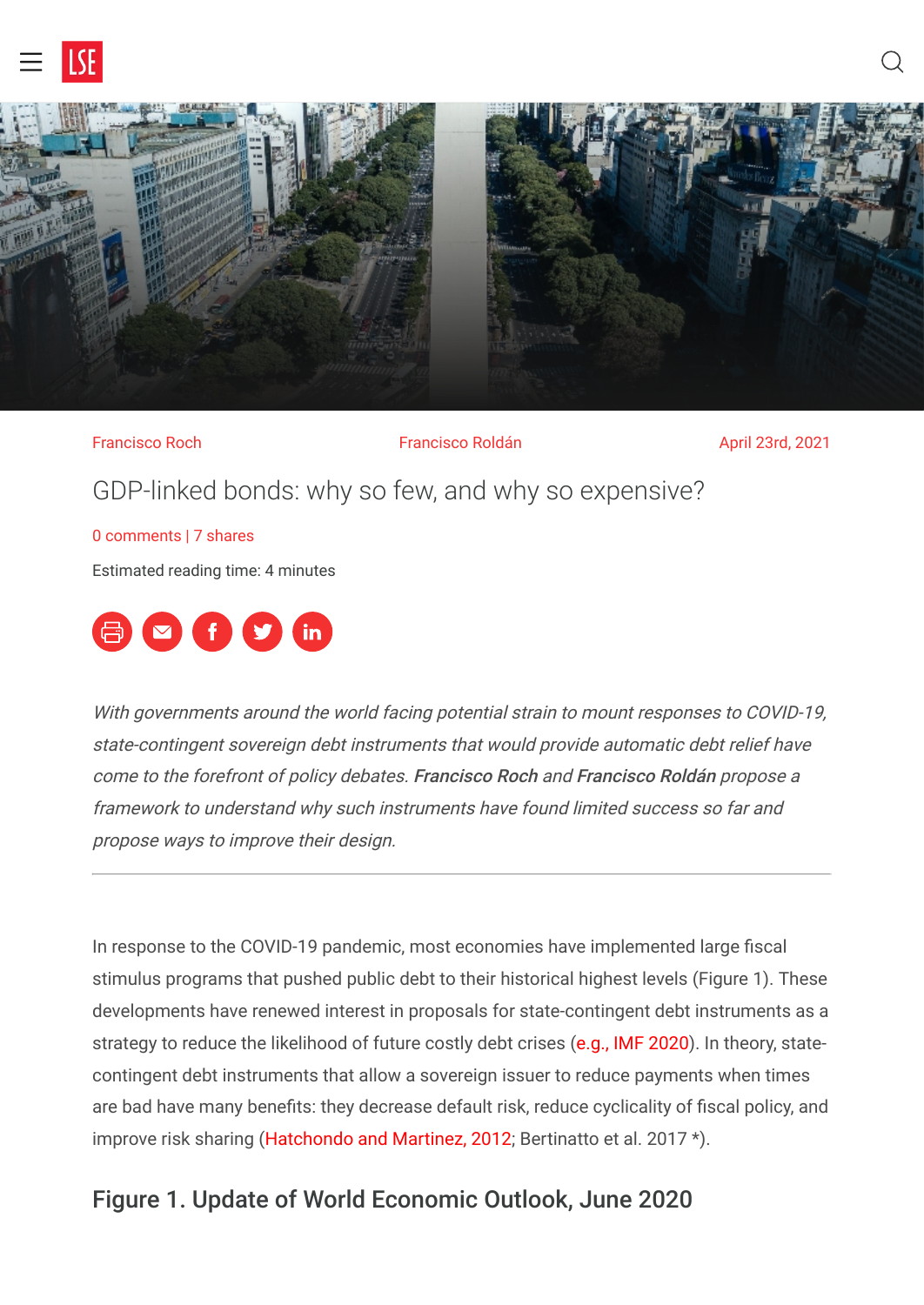

# Sources: Historical Public Debt Database; IMF World Economic Outlook; Maddison Database Project; and IMF staff calculations

Despite these well-understood advantages, state-contingent debt instruments are scarce in practice and countries have not been able to issue them at a reasonable premium. Take the GDP warrants Argentina issued as part of its 2005 debt restructuring: the premium on these instruments, after taking out default risk, were estimated to be as wide as 1200 bps at issuance and to have declined to a still high 600 bps [\(Costa et al. 2008](https://www.imf.org/en/Publications/WP/Issues/2016/12/31/Is-There-a-Novelty-Premium-on-New-Financial-Instruments-The-Argentine-Experience-with-GDP-21851)). This is often interpreted as a premium for "novelty"—that investors demand a premium because they are not familiar with the instruments. Surprisingly, there is little theoretical analysis investigating the reasons behind these premia and the lack of indexation in sovereign debt markets remains a puzzle.

### Why are state-contingent bonds priced so unfavourably?

In [Roch and Roldán \(2021\)](https://docs.google.com/viewer?a=v&pid=sites&srcid=ZGVmYXVsdGRvbWFpbnxmcmFucm9jaHxneDo3OTA5ZmNmMDQwN2I3ODc0), we propose a framework to rationalise the unfavourable prices of observed state-contingent debt instruments. The framework is based on a resolution of the equity premium puzzle and allows us to understand why these instruments have found limited success so far. In essence, the hinderance may be related not to what investors know that they don't know but rather what investors do not know that they do not know. We analyse how lenders' concern about model misspecification-that models may fail to alert them to the unknown unknowns—could affect the desirability of issuing state-contingent debt instruments.

We evaluate prices and welfare effects of state-contingent debt using a standard quantitative model of sovereign debt and strategic default, augmented with international lenders' preferences for robustness to model misspecification ([Hansen and Sargent, 2001;](https://www.aeaweb.org/articles?id=10.1257/aer.91.2.60)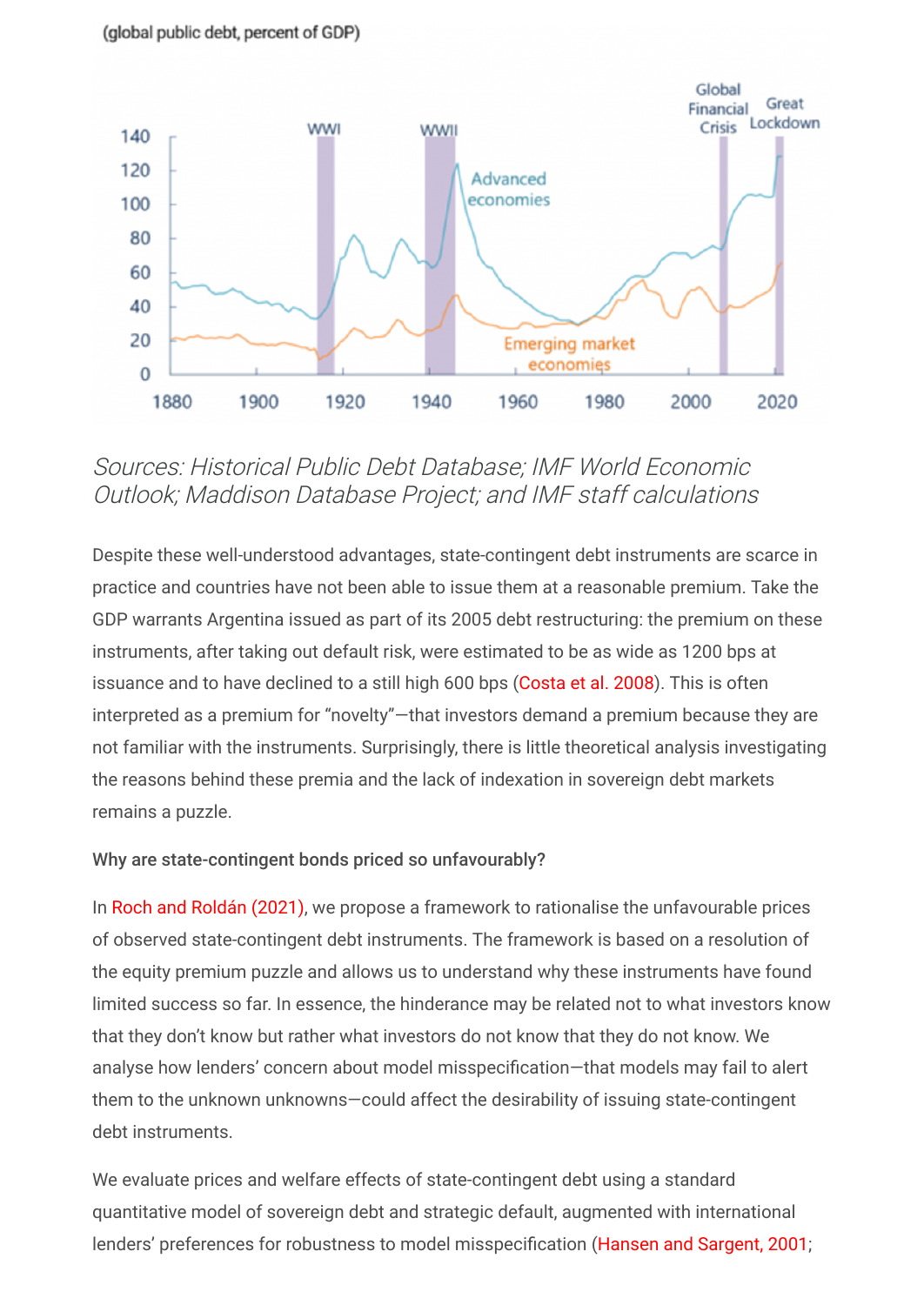[Pouzo and Presno, 2016\)](https://www.aeaweb.org/articles?id=10.1257/mac.20140337). These lenders have in mind a statistical model to evaluate future outcomes, but do not trust it fully. Therefore, they consider possible alternative models and seek actions that would perform well under all of these models.

For the commonly used threshold state-contingent bond structure (e.g., the GDP-linked warrants issued by Argentina in 2005, Greece in 2012, Ukraine in 2015, only pay when GDP growth satisfies a certain threshold), there is an "ambiguity" premium in bond spreads that can explain most of the residual labelled as novelty premium. As investors seek robust decision rules that perform well under all known and unknown unknowns, they act as if the probability of bad states is higher and demand compensation to hold bonds that do not pay when times are bad. This additional source of premia leads to welfare losses for the issuing sovereign.

## A simple example

To illustrate how robustness affects bond prices, imagine a country facing the following distribution of future income:

## Table 1. Hypothetical country's distribution of future income

|             | Crisis | $\mathsf{Low}$ | Normal High |     | <b>Boom</b> |
|-------------|--------|----------------|-------------|-----|-------------|
| Probability | 10%    | <b>20%</b>     | 40%         | 20% | 10%         |

Suppose first that the country issues a noncontingent bond promising to pay 1 unit regardless of future income but would default in the crisis state. Lenders should anticipate a repayment of 0 with 10% probability and a repayment of 1 with 90% probability. But robust lenders mistrust the distribution above and worry that the likelihood of a crisis is higher. They consequently end up pricing the bond with the following distorted probabilities.

# Table 2. Distorted probabilities in bond prices

|                         | Crisis | Low | Normal | High | <b>Boom</b> |
|-------------------------|--------|-----|--------|------|-------------|
| Probability             | 10%    | 20% | 40%    | 20%  | 10%         |
| Stipulated payments     |        |     |        |      |             |
| Default                 | Yes    | No  | No     | No   | No          |
| Distorted probabilities | 23%    | 17% | 34%    | 17%  | 9%          |

Lenders overestimate the probability of the crisis state in which they receive no payments. Symmetrically, they underestimate the probability of the remaining states. We note that a state-contingent bond promising no repayment in the crisis state and a repayment of 1 in the remaining states (replicating the anticipated payments of the noncontingent bond) would in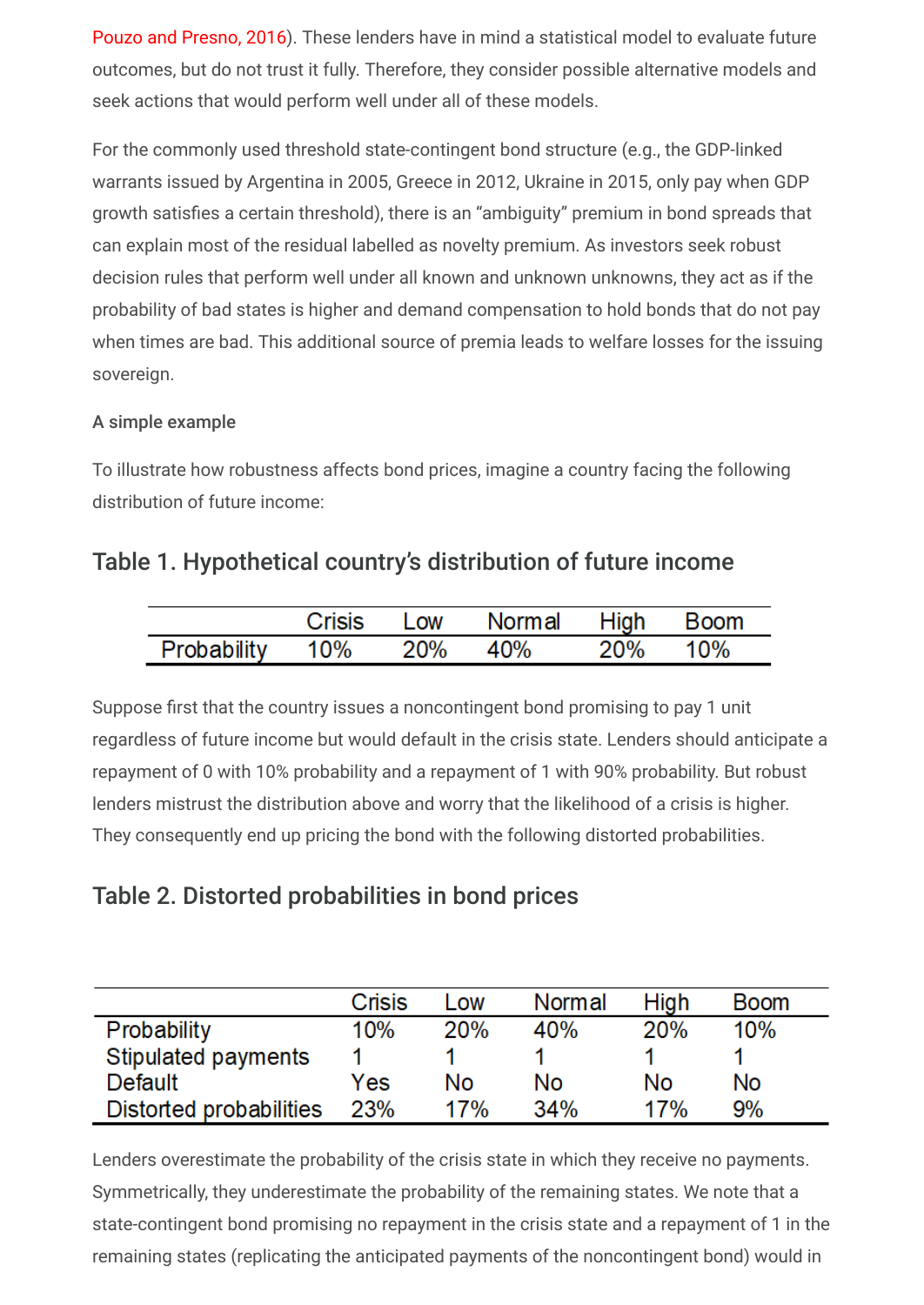our model induce the same probability distortions and therefore trade at the same price as the noncontingent bond.

Compare this noncontingent bond with a `threshold' bond which promises payments only in more favourable states. For instance, the bond stipulates a payment of 1 in states normal and above.

|                         | Crisis | Low        | <b>Normal</b> | <b>High</b> | <b>Boom</b> |
|-------------------------|--------|------------|---------------|-------------|-------------|
| Probability             | 10%    | <b>20%</b> | 40%           | <b>20%</b>  | 10%         |
| Stipulated payments     |        |            |               |             |             |
| Default                 | No     | No         | No            | No          | No          |
| Distorted probabilities | 18%    | 36%        | 26%           | 13%         | 7%          |

# Table 3. Threshold bond promising payments only in more favourable states

In this case, lenders anticipate a payment of 0 with 30% probability and 1 with 70% probability. While the distorted probability of the crisis state is now lower than it was in the case of noncontingent debt, the additional distortion pushing up the probability of the low state contributes to a larger magnification of the event of no repayment. One way to see this is that the distorted probability of normal-or-better was 61% with the noncontingent bond but is only 46% with the threshold bond. These larger distortions lead to large ambiguity spreads that ultimately make the issuer prefer the noncontingent bond.

Additional intuition for this result can be gained in the following way. Lenders want to be robust to small deviations from their assessment of probabilities of different events. An unlikely event will still be assessed to be unlikely under a small perturbation to probabilities. But there is much more scope to distort the likelihood of likely events. With noncontingent debt, the event of no-payment goes from 10% in the undistorted probability to 23% in the distorted one. For the threshold bond, it goes from 30% to 54%.

## Design matters

Because of robustness on the part of lenders, details in the structure of stipulated repayments matter. With rational expectations, modifying a bond structure in a way that keeps expected repayments the same does not affect its price. With robustness, however, variation in expected repayment enables different probability distortions. These then feed into ambiguity premia and contribute to higher spreads.

The optimal design of state-contingent debt depends on the investors' degree of robustness. With stronger preference for robustness, the optimal debt structure features less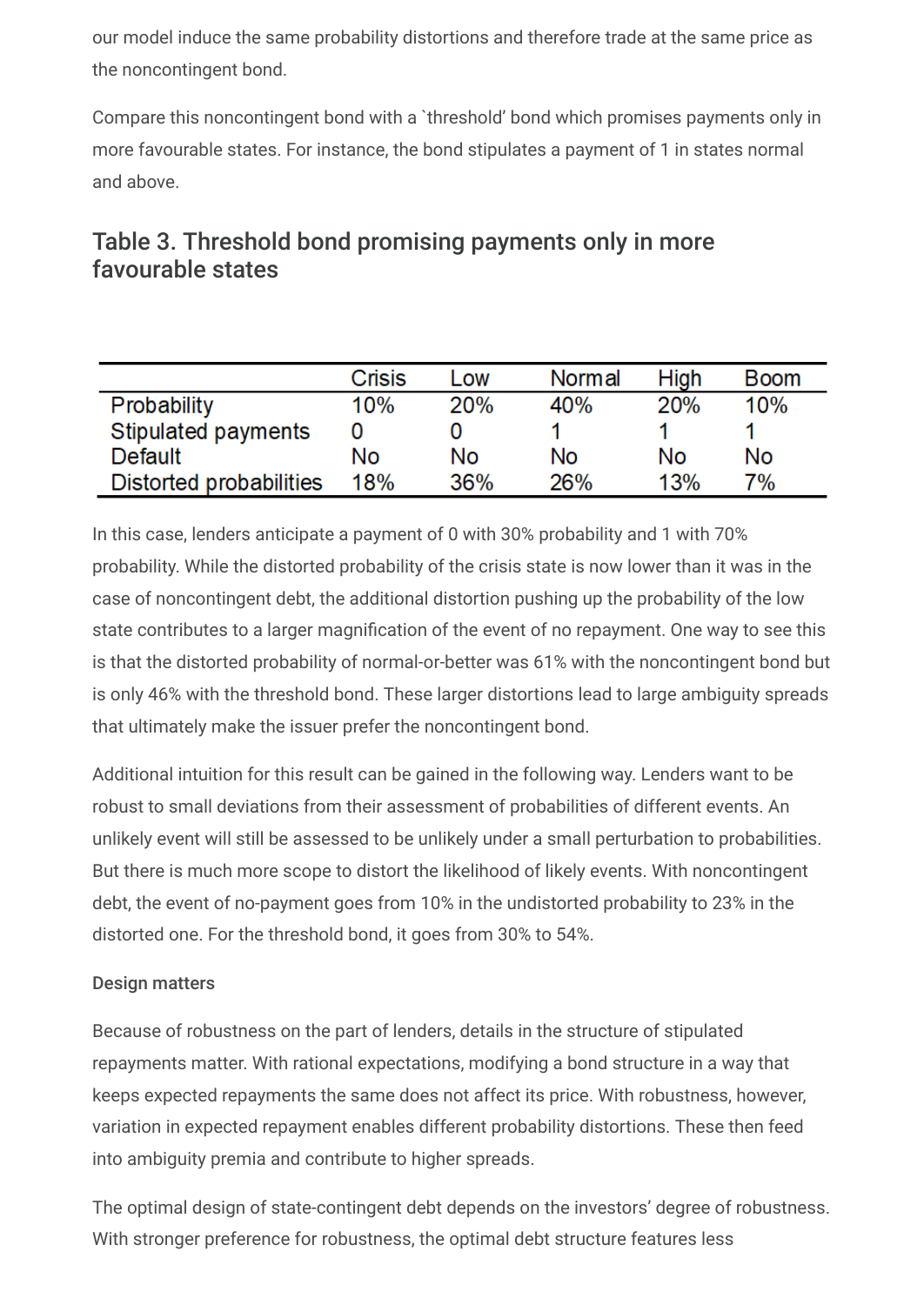contingency, lower slopes, and an avoidance of regions with zero or low stipulated repayments (Figure 2). This sharply illustrates the tradeoffs in the debt-design problem when facing robust lenders. The government would like to minimise the contingency in stipulated repayments in order to prevent probability distortions. But the government also needs to minimise another source of contingency given by default risk ex-post. In low states, the government promises as much as it can credibly commit to repay. This tradeoff limits the scope for risk-sharing available to the government. In contrast to the commonly used threshold bond, the optimal design generates substantial welfare gains, although these gains are decreasing in the level of robustness.



## Figure 2. Optimal debt design

#### **Conclusion**

Robustness helps explain the prices of state-contingent debt. We link the typical design of these instruments to their prices: thresholds in good times, with no payments whatsoever for a large share of possible contingencies, are particularly susceptible to the probability distortions (or endogenous pessimism) of robust lenders. Our model calibrated to data with noncontingent debt only can account for the prices of state-contingent bonds issued by Argentina in its 2005 debt restructuring. Our findings rationalise the little use of these instruments in practice and shed light on their optimal design. This provides valuable lessons as interest in these instruments peaks again with governments around the world facing higher debt levels and an uncertain economic outlook due to COVID-19.

\* Bertinatto, L., Gomtsyan, D., Sandleris, G., Sapriza, H., and Taddei, F. (2017). 'Indexed Sovereign Debt: An Applied Framework'. Mimeo.